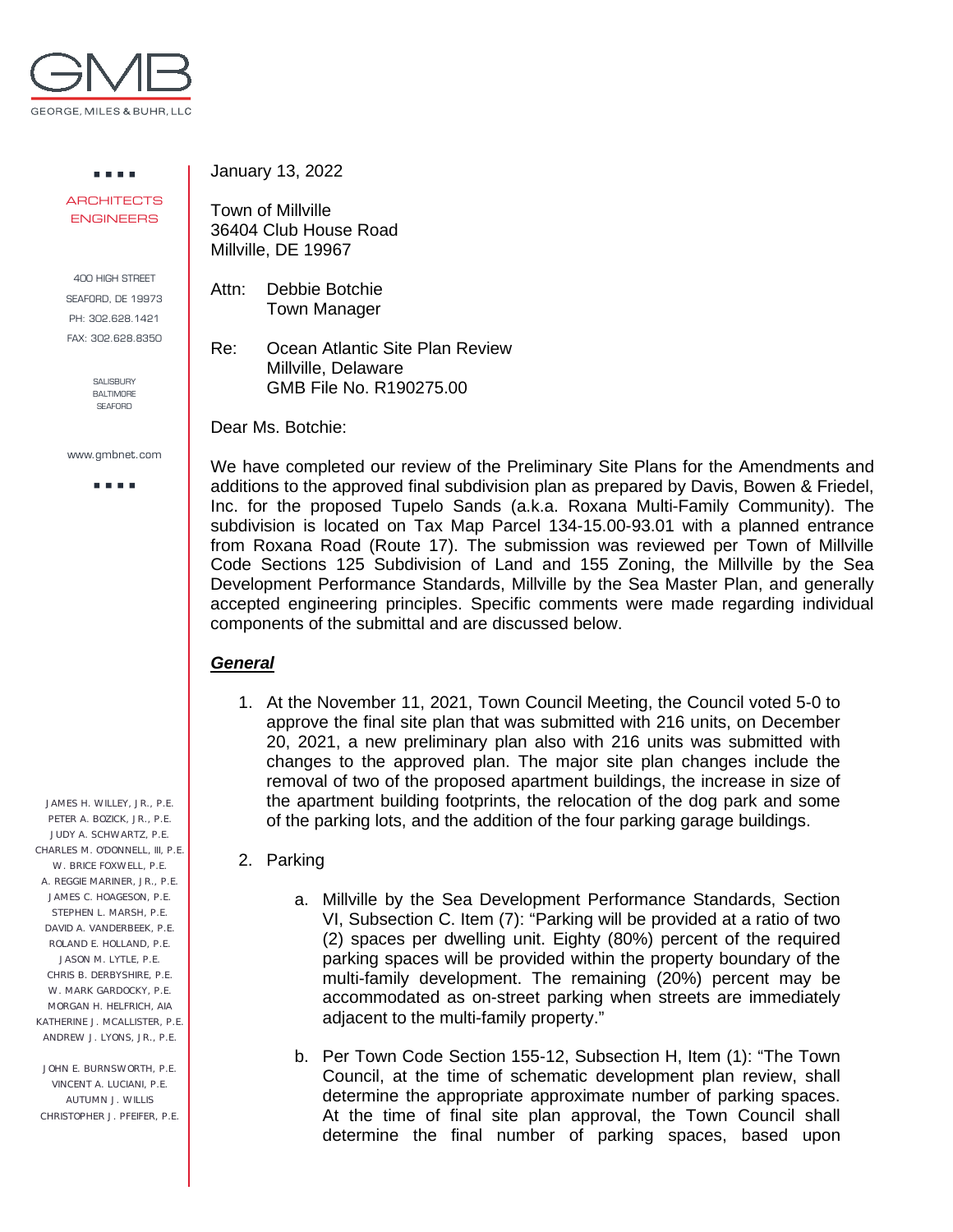

January 13, 2022 Page 2

considerations of safety, convenience, pedestrian and vehicular circulation, and added landscaping within parking lot areas. In addition, the Town Council may reduce the number of parking spaces required for any use in Article VII of this chapter where such reduction will meet the purposes of the MPC zoning."

c. Per Town Code Section 155, Attachment 1: Dual and Multifamily dwellings require 2 spaces per unit.

**The Plan shows parking spaces required as 432 spaces and the parking provided is 389 spaces or 90% of the required spaces, 33 spaces of the spaces shown are now in the 4 garages. At the November 11, 2021, Town Council Meeting, the Council voted to approve the final site plan that was submitted (without the garages) with a 10% reduction of the parking requirement.** 

- 3. The proposed village a has planned entrances on Route 17, Roxanna Road.
- 4. Per the Town Code Section 125-36, Subsection D, Item 5: The preliminary plan shall show the Sufficient description of information to define the boundaries of the site and total size of the site in acres or square feet. **Please label the boundaries and the size of the proposed site in plan view on the existing parcel.**
- 5. Per the Town Code Section 125-36, Subsection D, Item 8: The preliminary plan shall show the locations, names and existing widths of adjacent street rights-ofway and curb lines. **Please label the right-of-way and curb lines of Roxanna RD.**
- 6. Per the Town Code Section 125-36, Subsection D, Item 9: The preliminary plan shall show the location, width and purpose of all existing and proposed easements, setbacks, reservations, and areas dedicated to public use within or adjoining the property. **Please shown and label utility easements and the 75ft tax ditch buffer that is shown on the Master Plan and the Tax ditch rights-of-way.**
- 7. Per the Town Code Section 125-36, Subsection D, Item 15: The preliminary plan shall show the location, dimensions and nature of all proposed structures, signs and utilities, including the approximate number of dwelling units to be included in each residential structure. **Please show the location of all proposed signs, with labels to show the type of sign and the water line for the fire connections.**
- 8. Per the Town Code Section 125-36, Subsection D, Item 16: The preliminary plan shall show the location and the width of all proposed streets and rights-ofway. **Please label the width of the proposed streets and rights-of-way.**